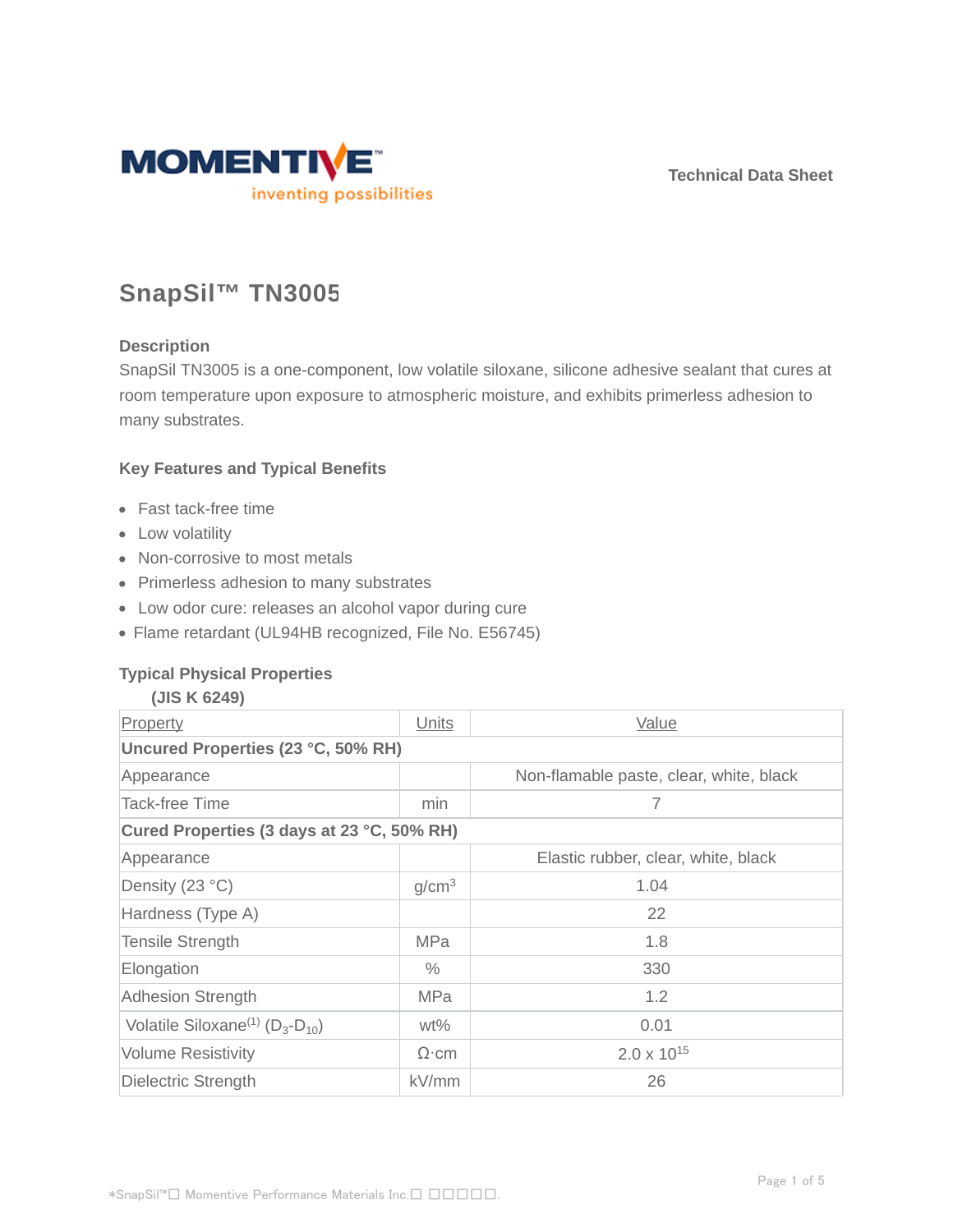| Dielectric Constant (60Hz)    |       | 2.7   |
|-------------------------------|-------|-------|
| Dissipation Factor (60Hz)     |       | 0.002 |
|                               | Na+   | < 2   |
| Impurities <sup>(1)</sup> ppm | $K +$ | ~ 2   |
|                               | CI-   |       |

Typical properties are average data and should not be used as or to develop product specifications. (1) In-house test method.

## **Potential Applications**

- Insulating adhesive seal and fixing for electrical and electronic parts
- Waterproof sealant for electrical, electronic and communication equipment
- General adhesive for metal, glass, plastics, etc.

## **Adhesion Performance**

SnapSil TN3005 silicone adhesive sealant adheres to a wide variety of substrates used in electronic components. The following matrix depicts adhesion performance to typical substrates. However, actual performance may vary depending on the substrate manufacturer or grade.

| Substrate               |            |
|-------------------------|------------|
| Aluminum                | Ω          |
| Copper                  | ∩          |
| <b>Steel</b>            | ∩          |
| <b>Stainless Steel</b>  | ∩          |
| <b>Acrylic Resin</b>    | Ω          |
| <b>Phenolic Resin</b>   | Ω          |
| <b>Epoxy Resin</b>      | $\bigcirc$ |
| PET                     | $\bigcirc$ |
| <b>ABS</b>              | $\bigcirc$ |
| <b>PBT</b>              | $\bigcirc$ |
| <b>PPS</b>              | $\bigcirc$ |
| <b>PVC</b>              | $\bigcirc$ |
| Nylon                   | Ω          |
| Polycarbonate           | Ω          |
| <b>PPO</b>              | ∩          |
| Polyethylene            | X          |
| Polytetraflucroethylene | X          |
| Glass                   | ∩          |

Note: Test results. Actual data may vary.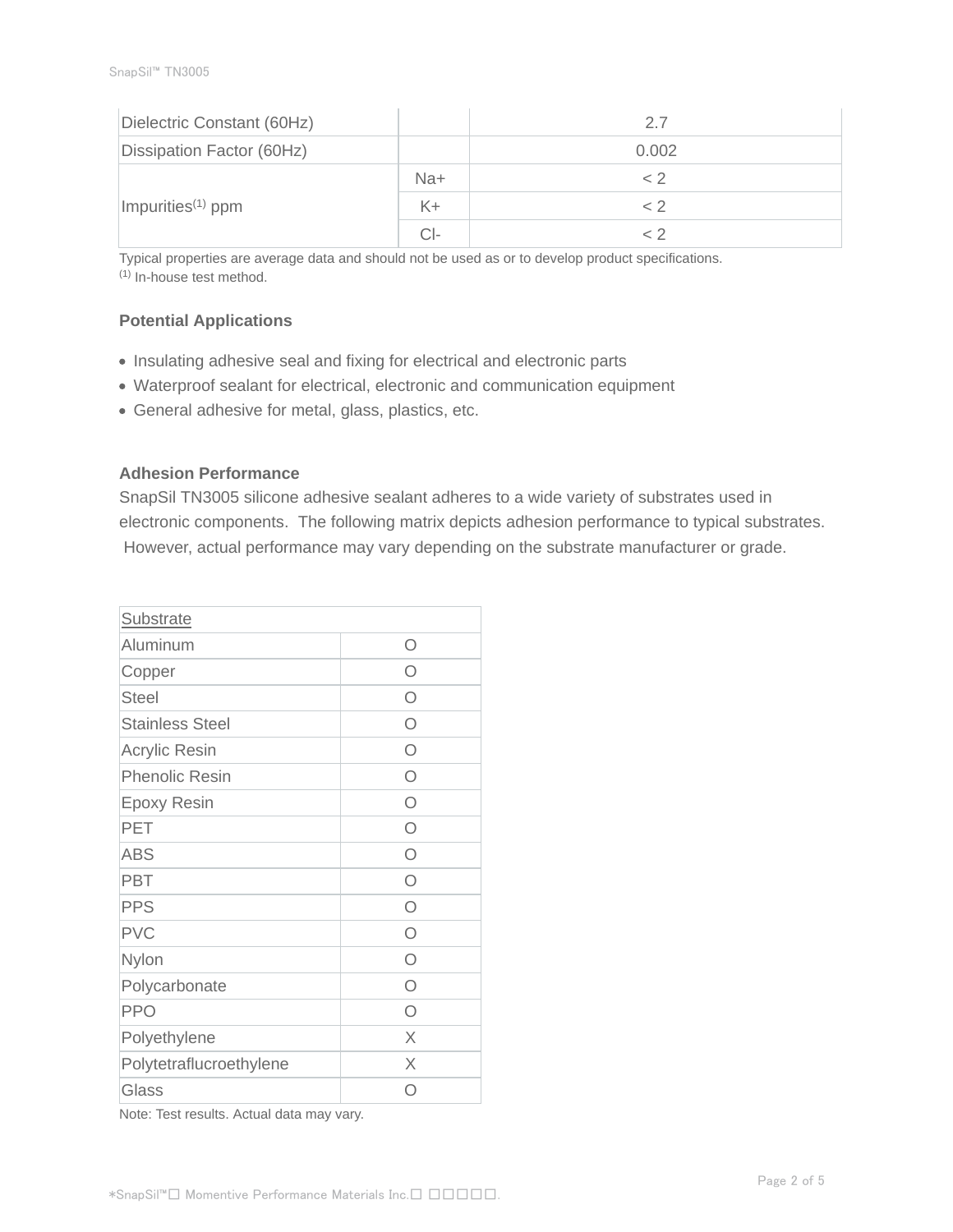O: Good (cohesive failure) X: Adhesive failure

#### **Cure Profile**

SnapSil TN3005 silicone adhesive sealant cures upon exposure to atmospheric moistrue, and its cure speed is affected by humidity and temperature. The material begins to cure from the sections that are exposed to the atmosphere and, therefore, greater time is required for the cure to extend to deeper sections. The cure depth of SnapSil TN3005 silicone adhesive sealant at various combination sof humidity and temperature are provided below.



Note: Test results. Actual data may vary.

#### **General Considerations for Use**

While the typical operating temperature for silicone materials ranges from -45℃ to 200℃, the long-term maintenance of its initial properties is dependent upon design related stress considerations, substrate materials, frequency of thermal cycles, and other factors.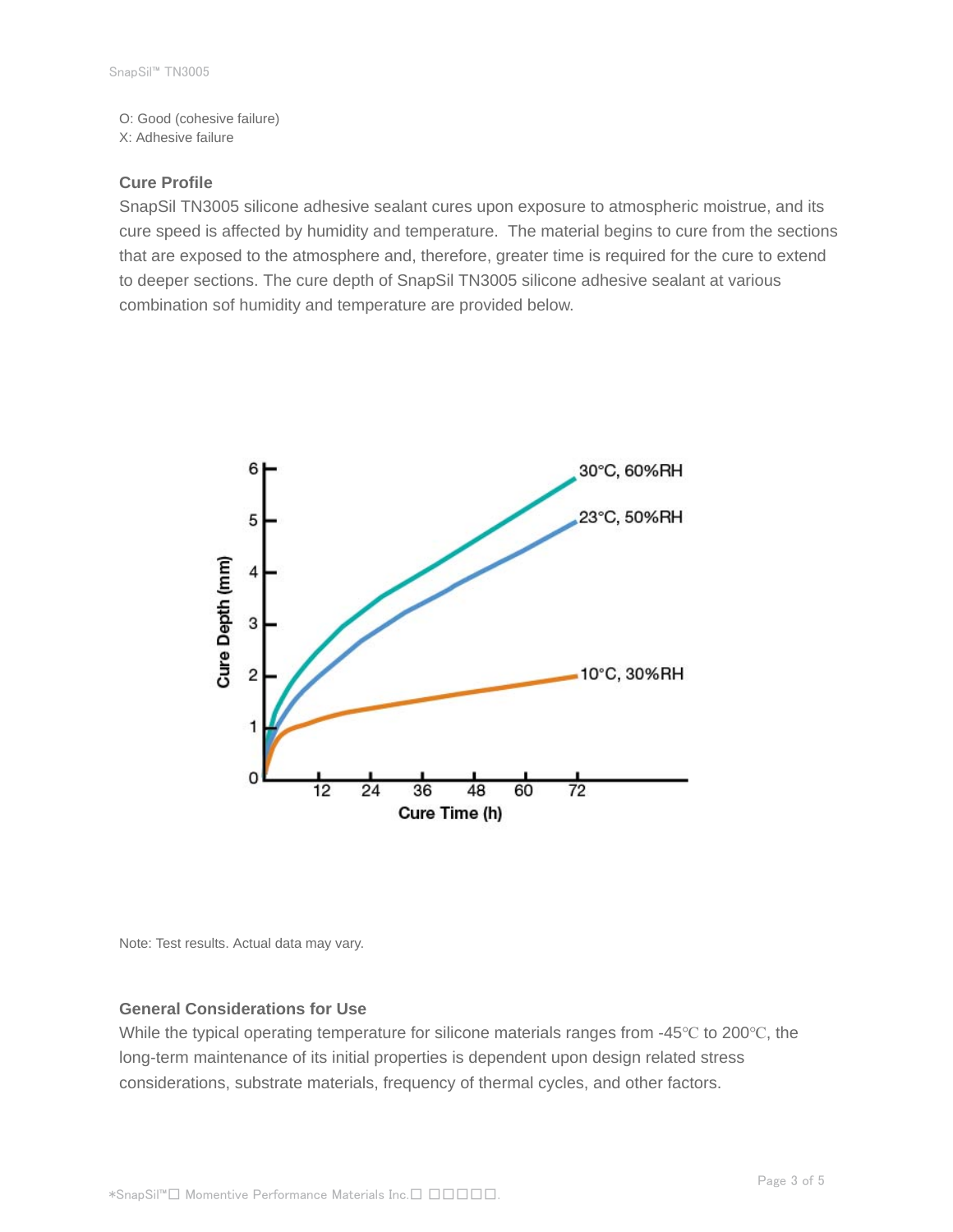#### **Patent Status**

여기에 포함된 어떠한 내용도 관련 특허가 없음을 의미하거나 특허 소유자의 허가 없이 특허에서 다 루는 발명을 실행하기 위한 허가, 유도 또는 권고를 구성하는 것으로 해석되어서는 안됩니다.

## **Product Safety, Handling and Storage**

Customers should review the latest Safety Data Sheet (SDS) and label for product safety information, safe handling instructions, personal protective equipment if necessary, emergency service contact information, and any special storage conditions required for safety. Momentive Performance Materials (MPM) maintains an around-the-clock emergency service for its products. SDS are available at www.momentive.com or, upon request, from any MPM representative. For product storage and handling procedures to maintain the product quality within our stated specifications, please review Certificates of Analysis, which are available in the Order Center. Use of other materials in conjunction with MPM products (for example, primers) may require additional precautions. Please review and follow the safety information provided by the manufacturer of such other materials.

#### **Limitations**

Customers must evaluate Momentive Performance Materials products and make their own determination as to fitness of use in their particular applications.

## **Contact Information** Email

commercial.services@momentive.com

# **Telephone**

| <b>Americas</b> | <b>Latin America</b> | <b>EMEAI- Europe, Middle</b><br>East, Africa & India | <b>ASIA PACIFIC</b> |
|-----------------|----------------------|------------------------------------------------------|---------------------|
| +1 800 295 2392 | <b>Brazil</b>        | <b>Europe</b>                                        | China               |
| Toll free*      | +55 11 4534 9650     | +390510924300                                        | 800 820 0202        |
| +704 805 6946   | <b>Direct Number</b> | Direct number                                        | Toll free           |
| Direct Number   |                      |                                                      | +86 21 3860 4892    |
|                 |                      |                                                      | Direct number       |
| *All American   | <b>Mexico</b>        | India, Middle East & Africa                          | Japan               |
| countries       | +52 55 2169 7670     | + 91 44 71212207                                     | +81 3 5544 3111     |
|                 | Direct Number        | Direct number*                                       | Direct number       |
|                 |                      | *All Middle Eastern countries, Korea                 |                     |
|                 |                      | Africa, India,                                       | +82 2 6201 4600     |